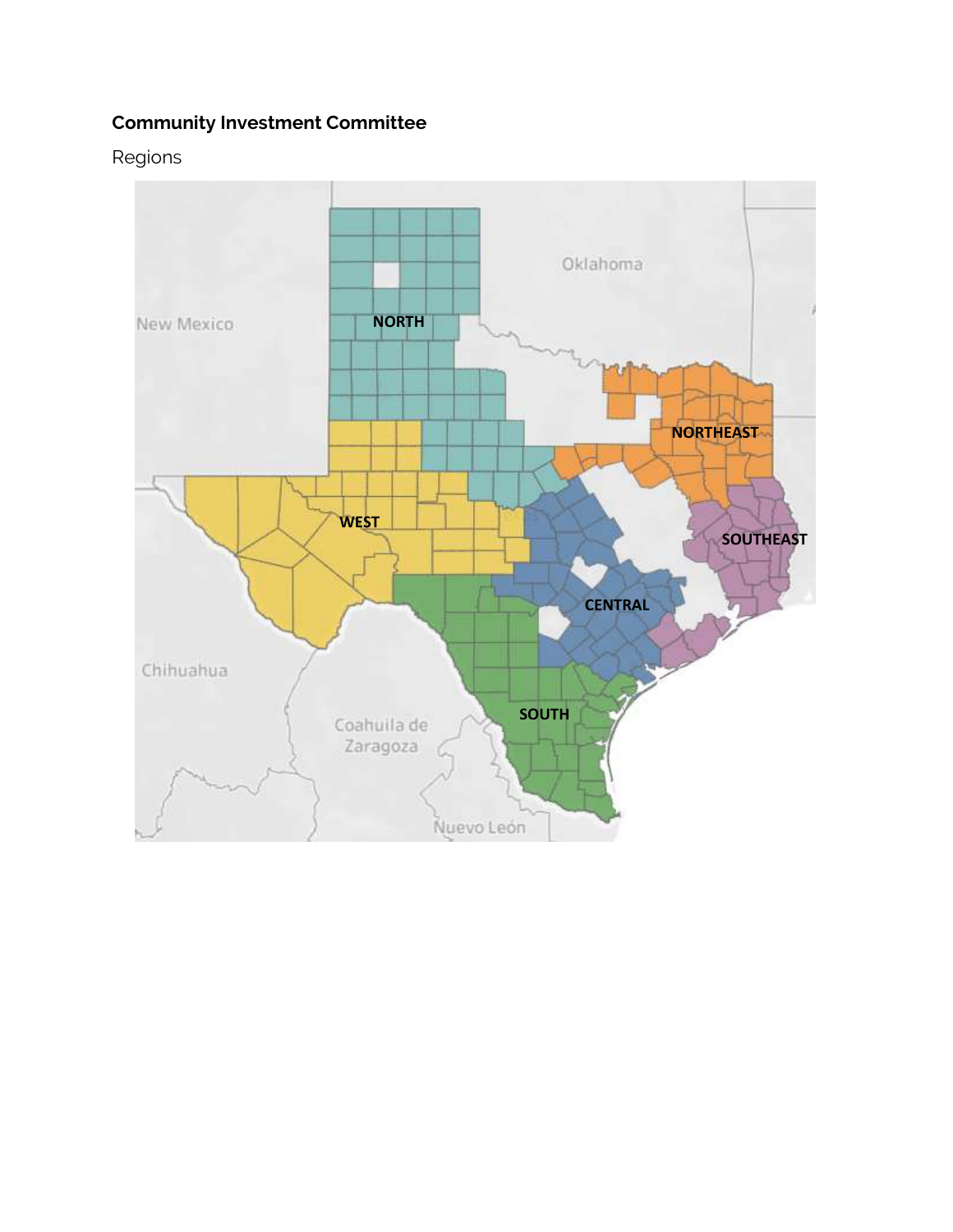| County<br><b>Name</b> | <b>Region</b> | County<br><b>Name</b> | <b>Region</b> | County<br><b>Name</b> | <b>Region</b> |
|-----------------------|---------------|-----------------------|---------------|-----------------------|---------------|
| Anderson              | Northeast     | Gregg                 | Northeast     | Ochiltree             | North         |
| Andrews               | West          | Guadalupe             | Central       | Oldham                | North         |
| Angelina              | Southeast     | Hale                  | North         | Orange                | Southeast     |
| Aransas               | South         | Hall                  | North         | Panola                | Northeast     |
| Armstrong             | North         | Hamilton              | Central       | Parmer                | North         |
| Atascosa              | Central       | Hansford              | <b>North</b>  | Pecos                 | West          |
| Austin                | Central       | Hardin                | Southeast     | Polk                  | Southeast     |
| <b>Bailey</b>         | North         | Harrison              | Northeast     | Presidio              | West          |
| <b>Bandera</b>        | South         | Hartley               | North         | Rains                 | Northeast     |
| Bastrop               | Central       | Haskell               | <b>North</b>  | Randall               | North         |
| <b>Bee</b>            | South         | Hays                  | Central       | Reagan                | West          |
| Bell                  | Central       | Hemphill              | North         | Real                  | South         |
| <b>Blanco</b>         | Central       | Henderson             | Northeast     | <b>Red River</b>      | Northeast     |
| Borden                | West          | Hidalgo               | South         | Reeves                | West          |
| <b>Bowie</b>          | Northeast     | Hockley               | <b>North</b>  | Refugio               | South         |
| <b>Brazoria</b>       | Southeast     | Hood                  | Northeast     | Roberts               | <b>North</b>  |
| <b>Brewster</b>       | West          | Hopkins               | Northeast     | Rockwall              | Northeast     |
| <b>Briscoe</b>        | North         | Houston               | Southeast     | Runnels               | North         |
| <b>Brooks</b>         | South         | Howard                | West          | Rusk                  | Northeast     |
| <b>Brown</b>          | North         | Hudspeth              | West          | Sabine                | Southeast     |
| <b>Burnet</b>         | Central       | Hunt                  | Northeast     | San<br>Augustine      | Southeast     |
| Caldwell              | Central       | Hutchinson            | North         | San Jacinto           | Southeast     |
| Calhoun               | Central       | Irion                 | West          | San Patricio          | South         |
| Callahan              | North         | Jackson               | Central       | San Saba              | Central       |
| Cameron               | South         | Jasper                | Southeast     | Schleicher            | West          |
| Camp                  | Northeast     | Jeff Davis            | West          | Scurry                | North         |
| Carson                | North         | Jefferson             | Southeast     | Shackelford           | North         |
| Cass                  | Northeast     | Jim Hogg              | South         | Shelby                | Southeast     |
| Castro                | North         | Jim Wells             | South         | Sherman               | North         |
| Chambers              | Southeast     | Johnson               | Northeast     | Smith                 | Northeast     |
| Cherokee              | Northeast     | Jones                 | North         | Somervell             | Northeast     |
| Cochran               | North         | Karnes                | Central       | <b>Starr</b>          | South         |
| Coke                  | West          | Kaufman               | Northeast     | Sterling              | West          |
| Coleman               | North         | Kendall               | Central       | Stonewall             | North         |
| Collingsworth         | North         | Kenedy                | South         | Sutton                | West          |
| Colorado              | Central       | Kent                  | North         | Swisher               | North         |
| Comal                 | Central       | Kerr                  | Central       | Taylor                | North         |
| Comanche              | North         | Kimble                | West          | Terrell               | West          |
| Concho                | West          | King                  | North         | Terry                 | North         |
| Cooke                 | Northeast     | Kinney                | South         | <b>Titus</b>          | Northeast     |
| Coryell               | Central       | Kleberg               | South         | <b>Tom Green</b>      | West          |
| Crane                 | West          | Knox                  | North         | Trinity               | Southeast     |